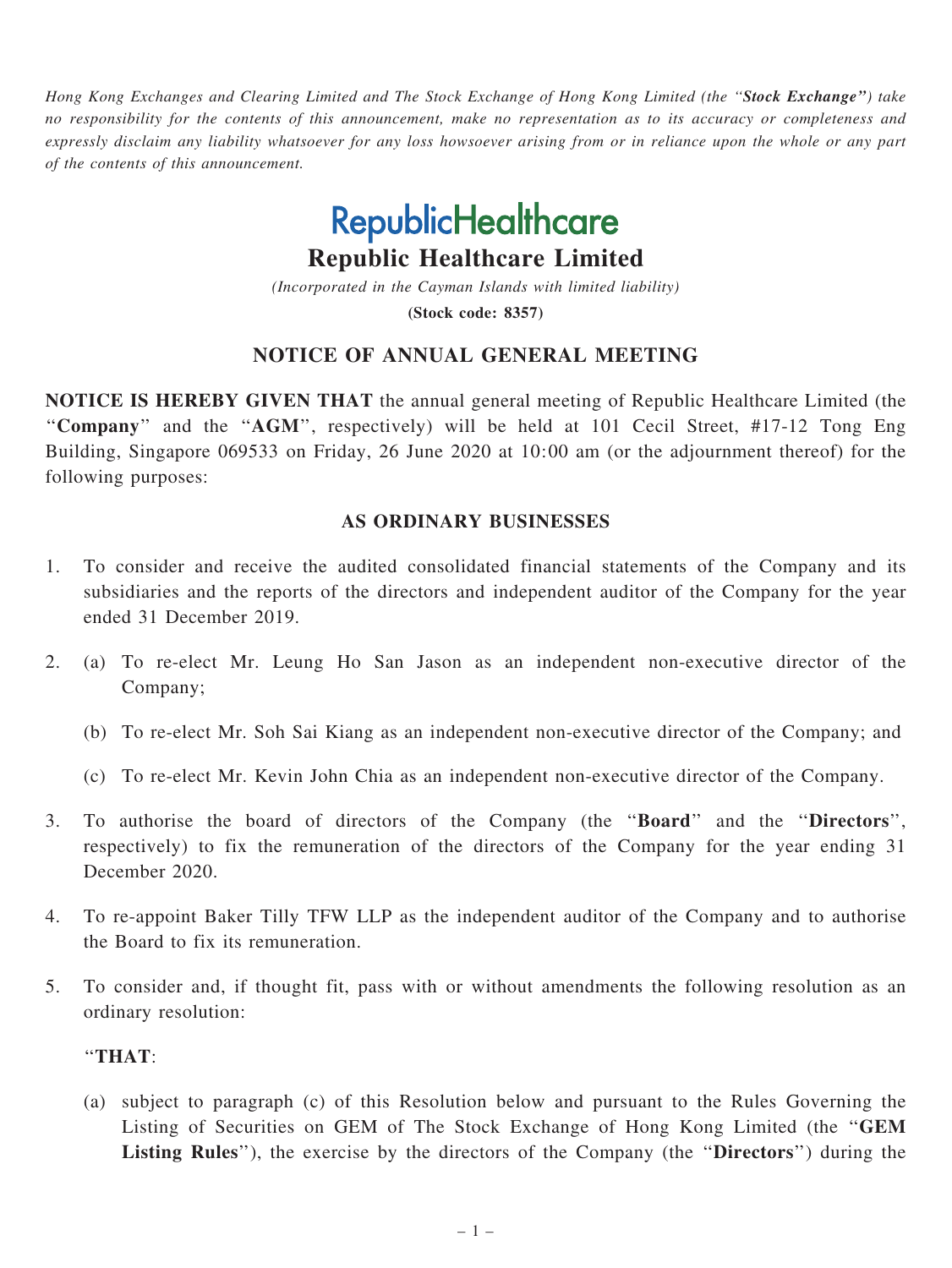Relevant Period (as defined below) of all the powers of the Company to allot, issue and deal with additional shares in the capital of the Company (the "**Shares**") or securities convertible into or exchangeable for Shares, or options, for similar rights to subscribe for any Shares and to make or grant offers, agreements and options which might require the exercise of such powers, be and is hereby generally and unconditionally approved;

- (b) the approval in paragraph (a) of this Resolution above shall be in addition to any other authorisation given to the Directors and shall authorise the Directors during the Relevant Period to make or grant offers, agreements and options which might require the exercise of such powers after the end of the Relevant Period;
- (c) the total number of the Shares allotted or agreed conditionally or unconditionally to be allotted, issued or dealt with (whether pursuant to an option or otherwise) by the Directors pursuant to the approval in paragraph (a) of this Resolution above, otherwise than pursuant to (i) a Rights Issue (as defined below); or (ii) the exercise of any options granted under the share option scheme of the Company; or (iii) any issue of Shares in lieu of the whole or part of a dividend on Shares in accordance with the articles of association of the Company (the ''Articles of Association'') in force from time to time, shall not exceed 20% of the total number of Shares in issue as at the date of the passing of this Resolution and such approval shall be limited accordingly; and
- (d) for the purposes of this Resolution:

''Relevant Period'' means the period from the date of the passing of this Resolution until whichever is the earliest of:

- (i) the conclusion of the next annual general meeting of the Company;
- (ii) the expiration of the period within which the next annual general meeting of the Company is required to be held by the Articles of Association, the Companies Law, Cap. 22 (Law 3 of 1961, as consolidated or revised from time to time) of the Cayman Islands or any other applicable laws; and
- (iii) the date on which the authority set out in this Resolution is revoked and varied by way of an ordinary resolution by the shareholders of the Company in a general meeting;

"Rights Issue" means an offer of Shares, or offer or issue of options or other similar instruments giving the rights to subscribe for Shares open for a period fixed by the Directors to holders of Shares on the register on a fixed record date in proportion to their then holdings of Shares (subject to such exclusion or other arrangements as the Directors may deem necessary or expedient in relation to fractional entitlements, or having regard to any restrictions or obligations under the laws of, or the requirements of, or the expense or delay which may be involved in determining the existence or extent of any restrictions or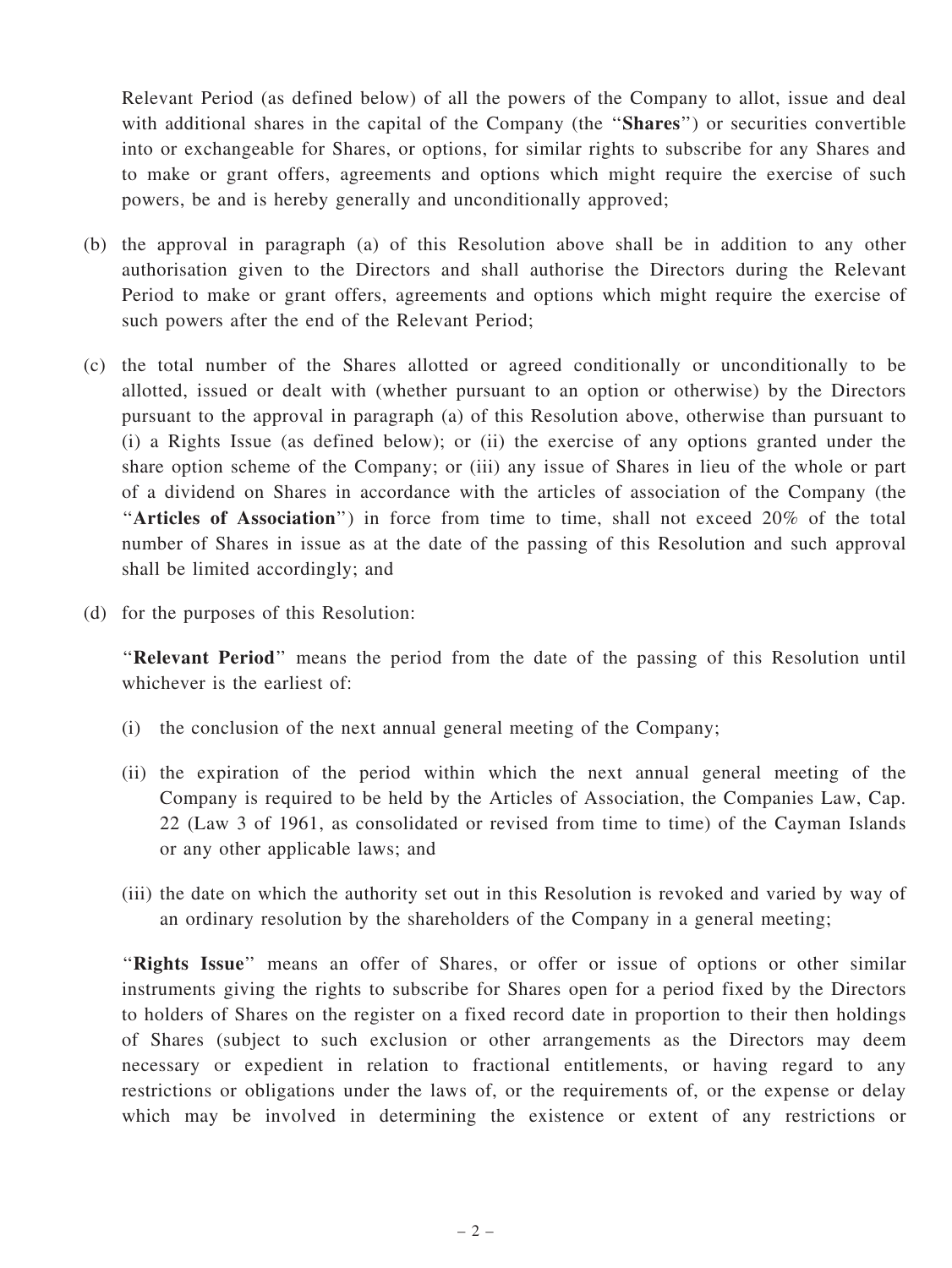obligations under the laws of, or the requirements of, any jurisdiction applicable to the Company or any recognised regulatory body or any stock exchange applicable to the Company).''

6. To consider and, if thought fit, pass with or without amendments the following resolution as an ordinary resolution:

## ''THAT:

- (a) subject to paragraph (b) of this Resolution below, the exercise by the directors of the Company during the Relevant Period (as defined below) of all the powers of the Company to repurchase the shares of the Company (the ''Shares'') in issue on The Stock Exchange of Hong Kong Limited (the "Stock Exchange") or any other stock exchange on which the Shares may be listed and recognised by the Securities and Futures Commission of Hong Kong (the ''Commission'') and the Stock Exchange for this purpose, subject to and in accordance with the Companies Law, Cap. 22 (Law 3 of 1961, as consolidated or revised from time to time) of the Cayman Islands or any other applicable laws, the Code on Share Buy-backs approved by the Commission and the requirements of the GEM Listing Rules, be and is hereby generally and unconditionally approved;
- (b) the total number of the Shares which may be repurchased by the Company pursuant to the approval in paragraph (a) of this Resolution above during the Relevant Period (as defined below) shall not exceed 10% of the total number of Shares in issue as at the date of the passing of this Resolution and the authority pursuant to paragraph (a) of this Resolution above shall be limited accordingly; and
- (c) for the purposes of this Resolution:

''Relevant Period'' means the period from the date of the passing of this Resolution until whichever is the earliest of:

- (i) the conclusion of the next annual general meeting of the Company;
- (ii) the expiration of the period within which the next annual general meeting of the Company is required to be held by the articles of association of the Company, the Companies Law, Cap. 22 (Law 3 of 1961, as consolidated or revised from time to time) of the Cayman Islands or any other applicable laws; and
- (iii) the date on which the authority set out in this Resolution is revoked and varied by way of an ordinary resolution by the shareholders of the Company in a general meeting.''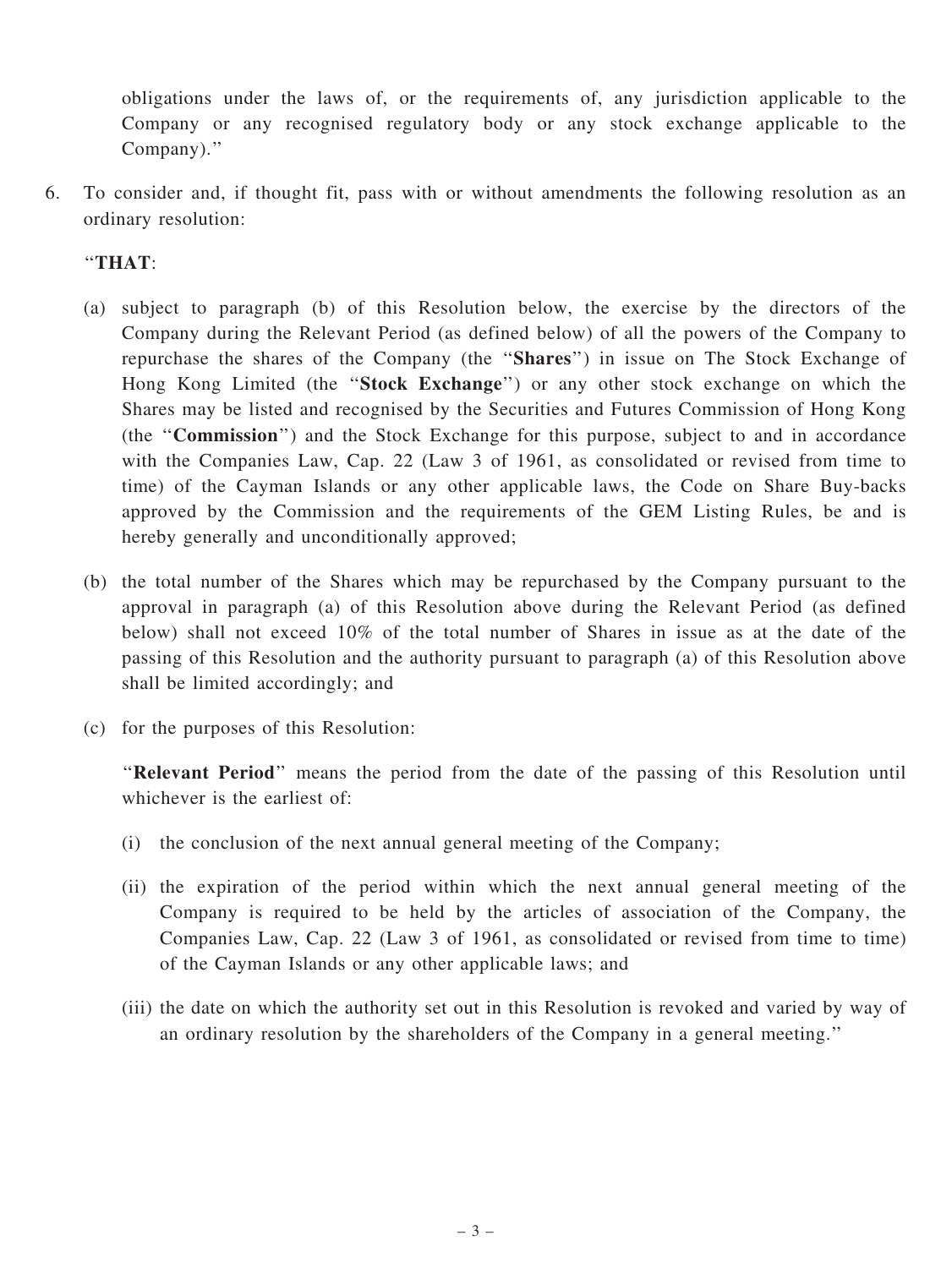7. To consider and, if thought fit, pass with or without amendments the following resolution as an ordinary resolution:

''THAT conditional upon Resolutions numbered 5 and 6 set out in the notice convening this annual general meeting (the ''Notice'') being passed, the general and unconditional mandate granted to the Directors pursuant to Resolution numbered 5 set out in the Notice be and is hereby extended by the addition thereto of an amount representing the total number of the shares in the capital of the Company (the ''Shares'') repurchased under the authority granted pursuant to Resolution numbered 6 set out in the Notice, provided that such amount shall not exceed 10% of the total number of Shares in issue as at the date of passing this Resolution.''

> By order of the Board Republic Healthcare Limited Tan Cher Sen Alan Chairman and Executive Director

Singapore, 31 March 2020

Registered Office: 5th Floor, Genesis Building, Genesis Close George Town, P.O. Box 446 Grand Cayman, KY1-1106 Cayman Islands

Headquarters and Principal Place of Business in Singapore: 101 Cecil Street #17-12 Tong Eng Building Singapore 069533

Principal Place of Business in Hong Kong: 46/F, Hopewell Centre 183 Queen's Road East Wan Chai Hong Kong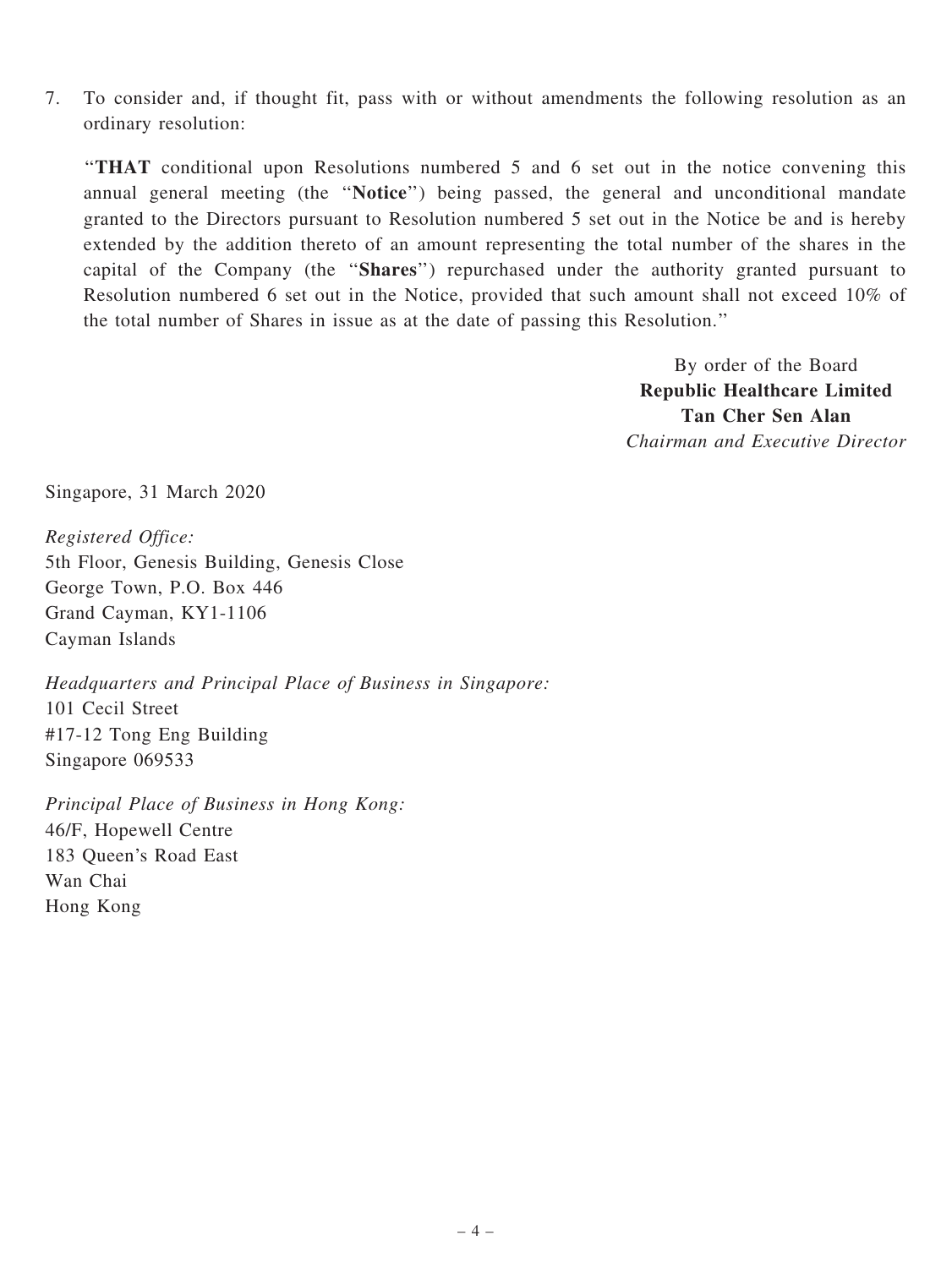#### Notes:

- 1. Any member of the Company (the ''Member'') entitled to attend and vote at the AGM or its adjourned meeting (as the case may be) is entitled to appoint one (or, if he/she/it holds two or more Shares, more than one) proxy to attend and vote instead of him/her/it. A proxy needs not be a Member but must be present in person at the AGM to represent the Member. If more than one proxy is so appointed, the appointment shall specify the number of Shares in respect of which such proxy is so appointed.
- 2. Completion and return of the form of proxy will not preclude a Member from attending and voting in person at the AGM or its adjourned meeting (as the case may be) if he/she/it so wishes. In the event of a Member who has lodged a form of proxy attending the AGM in person, the form of proxy will be deemed to have been revoked.
- 3. In order to be valid, the duly completed and signed form of proxy must be deposited together with a power of attorney or other authority, if any, under which it is signed or a notarially certified copy of such power or authority, at the office of the Company's branch share registrar in Hong Kong, Computershare Hong Kong Investor Services Limited at 17M Floor, Hopewell Centre, 183 Queen's Road East, Wan Chai, Hong Kong as soon as possible but in any event, not later than 48 hours before the time appointed for holding the AGM or its adjournment (as the case may be).
- 4. For determining the entitlement of the Members to attend and vote at the AGM, the register of members of the Company (''Register of Members'') will be closed from Monday, 22 June 2020 to Friday, 26 June 2020 (both days inclusive), during which period no transfer of Shares will be effected. To qualify for attending and voting at the AGM, all properly completed transfer forms accompanied by the relevant share certificates must be lodged for registration with the Company's branch share registrar and transfer office in Hong Kong, Computershare Hong Kong Investor Services Limited, Shops 1712–1716, 17th Floor, Hopewell Centre, 183 Queen's Road East, Wan Chai, Hong Kong for registration no later than 4:30 p.m. on Friday, 19 June 2020.
- 5. In relation to the proposed resolutions numbered 2(a) to (c) above, Mr. Leung Ho San Jason, Mr. Soh Sai Kiang and Mr. Kevin John Chia will retire from office at the AGM pursuant to the articles of association of the Company and, being eligible, offer themselves for re-election. Details of the above Directors are set out in Appendix I to the Company's circular dated 31 March 2020 (the ''Circular'').
- 6. In relation to the proposed resolution numbered 4 above, the Board concurs with the views of the audit committee of the Board and has recommended that Baker Tilly TFW LLP be re-appointed as the independent auditor of the Company.
- 7. In relation to the proposed resolution numbered 5 above, approval is being sought from the Members for the grant to the Directors of a general and unconditional mandate to authorise the allotment and issue of Shares under the GEM Listing Rules. The Directors have no immediate plans to issue any new Shares.
- 8. In relation to the proposed resolution numbered 6 above, the Directors wish to state that they will exercise the powers conferred thereby to repurchase Shares only in the circumstances which they consider appropriate for the benefit of the Company and the Members as a whole. An explanatory statement containing the information necessary to enable the Members to make an informed decision to vote on the proposed resolution as required by the GEM Listing Rules is set out in Appendix II to the Circular.
- 9. In compliance with Rule 17.47(4) of the GEM Listing Rules, voting on all proposed resolutions set out in this Notice will be decided by way of a poll. The Company will announce the poll results of the AGM in the manner prescribed under Rule 17.47(5) of the GEM Listing Rules.